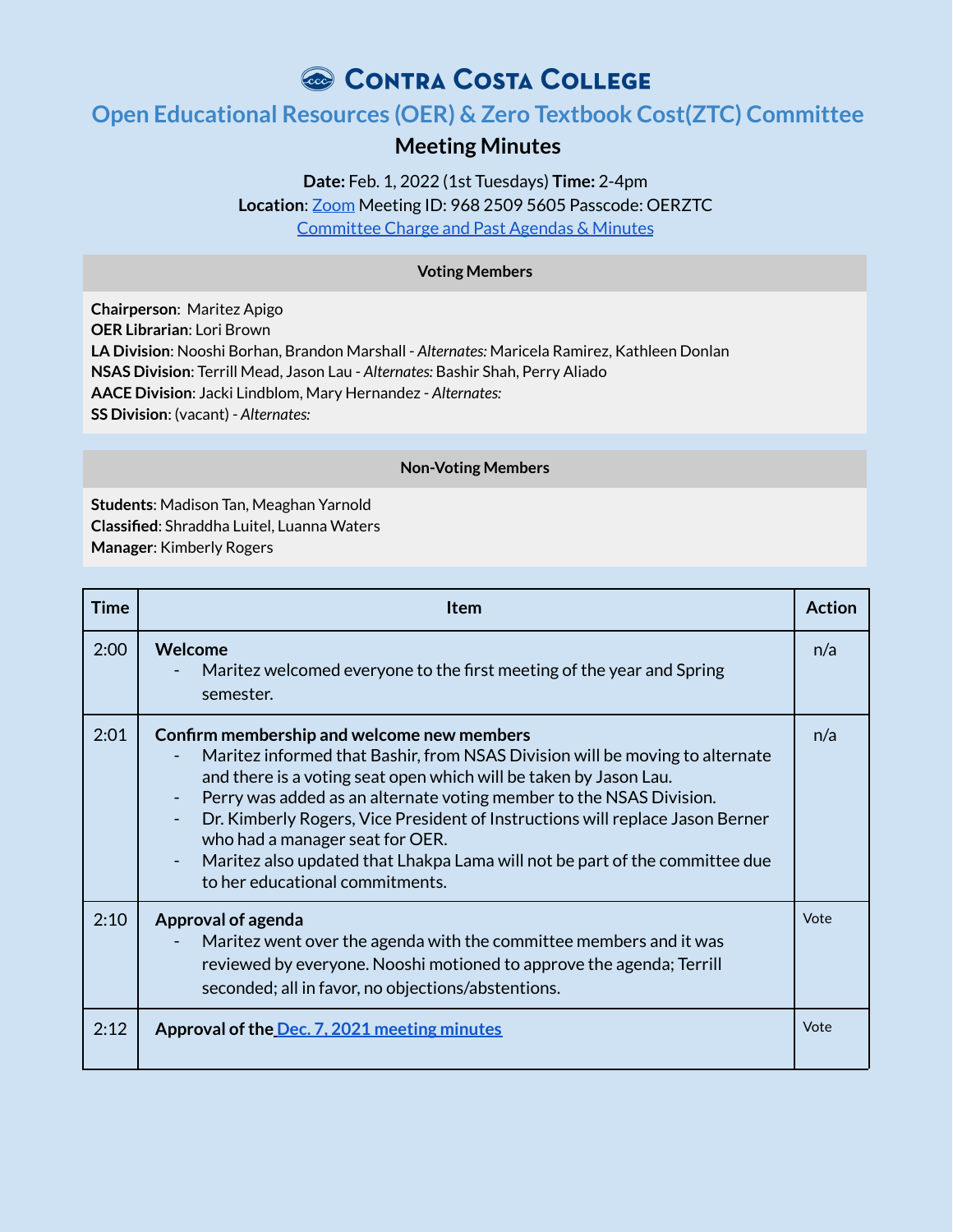|      | The Committee members went over the meeting minutes from December 7,<br>2021. Jacki motioned to approve the meeting minutes; Nooshi seconded; all in<br>favor, no objections/abstentions.                                                                                                                                                                                                                                                                                                                                                                                                                                                                                                                                                                                                                                                                                                                                                                                                                                                                                                                                                                                                                                                                                                                                      |                                     |
|------|--------------------------------------------------------------------------------------------------------------------------------------------------------------------------------------------------------------------------------------------------------------------------------------------------------------------------------------------------------------------------------------------------------------------------------------------------------------------------------------------------------------------------------------------------------------------------------------------------------------------------------------------------------------------------------------------------------------------------------------------------------------------------------------------------------------------------------------------------------------------------------------------------------------------------------------------------------------------------------------------------------------------------------------------------------------------------------------------------------------------------------------------------------------------------------------------------------------------------------------------------------------------------------------------------------------------------------|-------------------------------------|
| 2:15 | <b>Public comments</b><br>No public comments were made.                                                                                                                                                                                                                                                                                                                                                                                                                                                                                                                                                                                                                                                                                                                                                                                                                                                                                                                                                                                                                                                                                                                                                                                                                                                                        | Informa<br>tional                   |
| 2:20 | <b>Student Update - Madison and Meaghan</b><br>Thank you, Madison, for agreeing to speak on the student panel at the district's<br>annual OER and ZTC symposium on Feb. 11, 2022, 9am-12pm!<br>Recruit students to submit a short video to Maritez talking about the<br>challenges faced with the cost of textbooks and/or how ZTC classes helped<br>them.<br>Maritez thanked Madison for agreeing to be part of the student panel for OER<br>and ZTC symposium. She added that she is looking to recruit students for a<br>short video, speaking about challenges of textbook costs and how OER and<br>ZTC classes have helped them. She asked Meaghan if she would be willing to<br>make a video and she agreed. Meaghan also mentioned that Erica from ASU is<br>interested to be part of the video. Maritez said that it would be good to have a<br>diverse range of students in the video and will be visiting ASU to see whether<br>more students are interested.<br>Nooshi suggested that Maritez could inform everyone teaching ZTC classes to<br>announce it to their students through short blurbs. Maritez asked Nooshi if she<br>wanted to help create the blurbs and Nooshi agreed.                                                                                                                               | Informat<br>ional<br><b>Discuss</b> |
| 2:30 | <b>Tracking ZTC Sections</b><br>Maritez has requested Liz not roll over ZTC sections on the schedule and that<br>the ZTC column be moved over next to the section column on the schedule<br>spreadsheet.<br>Fall 2020: 24 $\rightarrow$ Spring 2021: 62 $\rightarrow$ Fall 2021: 80 $\rightarrow$ Spring 2022: 168<br>Maritez went over the things discussed during the last meeting regarding the<br>ZTC section on the schedule and Liz will make the suggested changes to the<br>schedule.<br>Jacki asked if there is a section in the catalog that only shows the ZTC classes.<br>-<br>Dr. Rogers said that it is something we could add to the flipbook. Nooshi said<br>that it would be difficult to keep it accurate since there can be changes to the<br>teachers teaching the class. Maritez shared her screen showing the "Schedule<br>Search" page where students can input the subject they are looking for, which<br>will show ZTC courses. She added that as a temporary solution, a page has<br>been added to our college website that includes information about ZTC along<br>with the list of all ZTC classes for the upcoming semester.<br>Nooshi asked whether it was possible to include an option for GE requirement<br>-<br>courses in schedule finder and it would be helpful for students to see which | Informat<br>ional<br><b>Discuss</b> |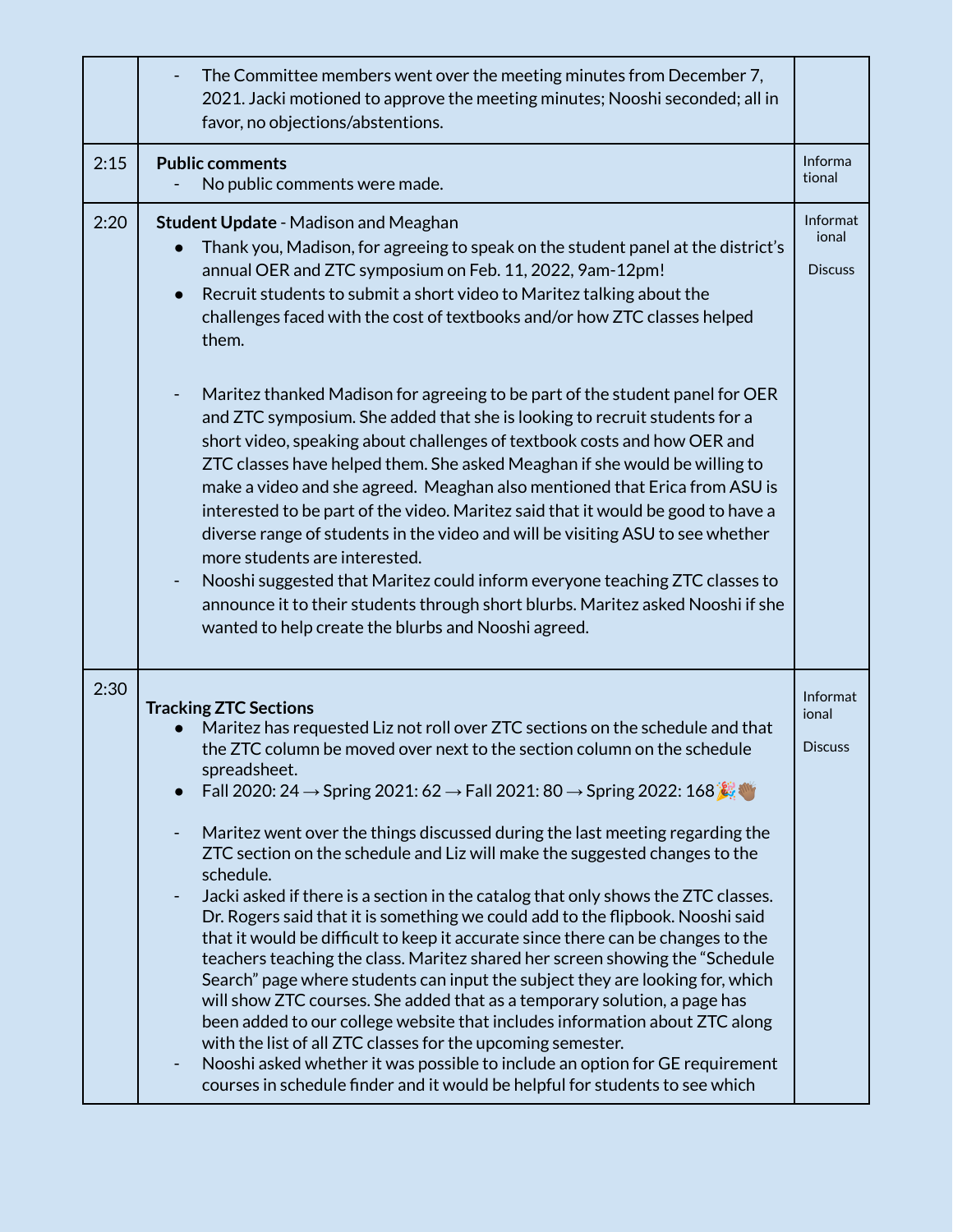|  | courses they need, and if it falls under ZTC. Dr. Rogers said she will bring it up<br>during the scheduling strategic enrollment meeting. Meaghan agreed with<br>Nooshi's idea.<br>- Maritez shared a number of ZTC sections over the last few semesters: Fall<br>2020 - 24 ZTC sections, Spring 2021 - 62 ZTC sections, Fall 2021 - 80 ZTC |  |
|--|---------------------------------------------------------------------------------------------------------------------------------------------------------------------------------------------------------------------------------------------------------------------------------------------------------------------------------------------|--|
|  | sections and Spring 2022 - 168 ZTC sections.                                                                                                                                                                                                                                                                                                |  |

| 2:40 | Tracking Student Savings (since Fall 2020) - Shraddha                                                                                                                                                                                                                                                                                                                                                                                                                                                                                                                                                                                                                                                                                                                                                                                                                                                                                                                                                                                                                                                                                                                                                                                        | Informa<br>tional                          |
|------|----------------------------------------------------------------------------------------------------------------------------------------------------------------------------------------------------------------------------------------------------------------------------------------------------------------------------------------------------------------------------------------------------------------------------------------------------------------------------------------------------------------------------------------------------------------------------------------------------------------------------------------------------------------------------------------------------------------------------------------------------------------------------------------------------------------------------------------------------------------------------------------------------------------------------------------------------------------------------------------------------------------------------------------------------------------------------------------------------------------------------------------------------------------------------------------------------------------------------------------------|--------------------------------------------|
|      | Maritez shared the student saving data to the committee member - In Spring<br>2021, we saved \$58,000 and Fall 2021, the savings went up to \$189,000. Now,<br>we are saving \$378,000 and counting.                                                                                                                                                                                                                                                                                                                                                                                                                                                                                                                                                                                                                                                                                                                                                                                                                                                                                                                                                                                                                                         |                                            |
| 2:45 | OER & ZTC Grants for Faculty and Departments<br>1. Applications for the committee to review<br>. Vern Cromartie - Sociology 245<br>• Rebecca Clayton - class set of print books<br>• Sue VanHattum - requests 6-8 hours compensation for ordering<br>books<br>2. Ideas for Spring 2022 advertisement of the grant program<br>The committee reviewed the new applications from faculties. Vern<br>Cromartie wants to create a reader to replace the textbook for<br>Sociology 245, and will be doing the work on his own but will have two<br>peer-reviewers. Nooshi asked if faculty should provide more details in<br>regard to the course material they will be creating, and Maritez<br>responded that it would be good to have that information in the<br>application. Lori motioned to approve Vern's application; Nooshi<br>seconded; all in favor, no objections/abstentions.<br>Maritez shared Rebecca's application for ESL. Nooshi said that this<br>course could be used long-term and it s a good idea to make it ZTC.<br>Terrill asked why there was a limit on the course material for 4<br>semester and Nooshi responded that sometimes new materials can<br>come in, and it is possible that instructor might want to switch | <b>Discuss</b><br>& vote<br><b>Discuss</b> |
|      | however, the goal is to continue using it. Jason motioned to approve<br>Rebecca's application; Brandon seconded; all in favor, no<br>objections/abstentions.<br>Sue Van Hattum wanted to purchase 40 used copies and she took time<br>over the break to find the books and is requesting to compensate 6-8<br>hours for purchasing books. Dr. Rogers had a question about<br>purchasing an old textbook instead of new ones and Terrill responded<br>that in math, it does not make much difference since the materials<br>included in it are mostly the same. Dr. Rogers asked if there was<br>possibility to go OER instead of ZTC - Terrill explained that would be                                                                                                                                                                                                                                                                                                                                                                                                                                                                                                                                                                       |                                            |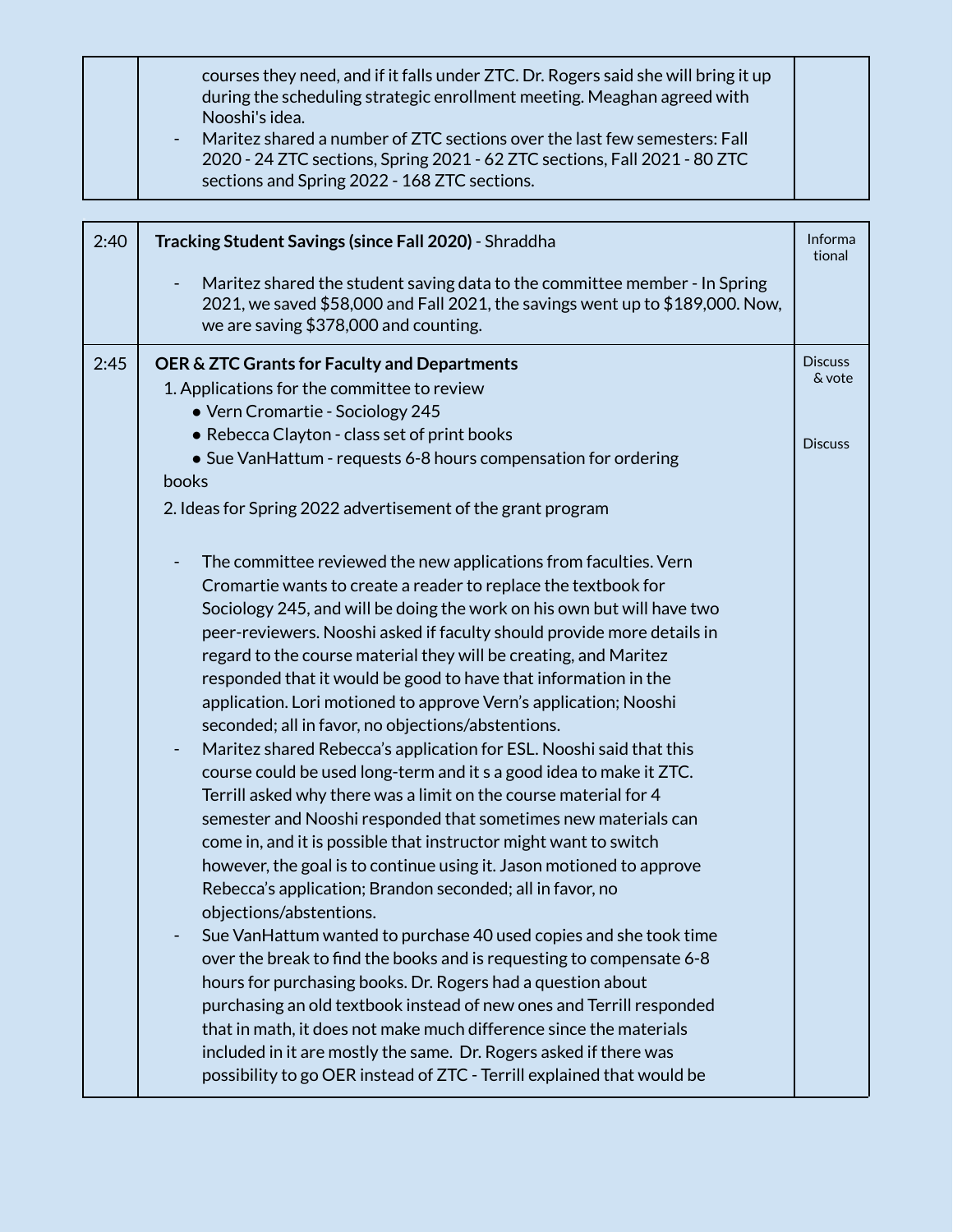|      | the next step for Math Department. Jason questioned if a textbook<br>can be used after 7 years, and since Sue's book is from 2011, would it<br>still be usable? Terill added that it might be possible to use an older<br>book as long as there is justification. Dr. Rogers said that she will speak<br>to Karen about it and get back to the committee. Nooshi asked if this is<br>something the department could cover since it is a service to the<br>department. Terrill agreed that it would be a good solution to direct<br>Sue to departmental funding and we can come back if there is a<br>problem with it. Kathleen added that she agrees with Lori's point<br>regarding OER vs. ZTC and that it is a good idea to have everyone turn<br>into OER instead of compensating someone again. Terrill asked<br>Maritez if Sue was compensated for the purchasing class sets. Maritez<br>responded that there is no compensation given for purchasing class<br>sets but in Sue's case, she wanted to find the version of the textbook so<br>she did most of the work on finding it. Dr. Rogers stated that it has to<br>be in writing so that faculty are aware of the process of reimbursement<br>for additional compensation when they provide their time to find and<br>purchase class sets for ZTC. Maritez asked if this is something that<br>should be placed in the application - Dr. Rogers agreed with it and<br>added that department chairs should also be notified so they are<br>aware that the budget could come from their department. The<br>committee decided to input information about additional<br>compensation into the application.<br>Maritez metioned that she has been announcing about OER/ZTC in<br>the meetings she attends, and wanted to check with comitteee if there<br>are more ideas about advertising the grant program. Nooshi said that<br>we could create a collage with all the faculty members who have<br>created OER/ZTC materials and project it in an email or the meetings.<br>Maritez showed the zoom background made by Miguel Astorga and<br>that she has been giving it to the faculties who have completed their<br>project. Jason added that if we could get list of programs that are up<br>for review and send them an email that they have an option to switch<br>to ZTC. Dr. Rogers said that she has the list and thanked Jason for the<br>idea. Maritez thanked everyone for the ideas on advertising for the<br>grant program. |                    |
|------|------------------------------------------------------------------------------------------------------------------------------------------------------------------------------------------------------------------------------------------------------------------------------------------------------------------------------------------------------------------------------------------------------------------------------------------------------------------------------------------------------------------------------------------------------------------------------------------------------------------------------------------------------------------------------------------------------------------------------------------------------------------------------------------------------------------------------------------------------------------------------------------------------------------------------------------------------------------------------------------------------------------------------------------------------------------------------------------------------------------------------------------------------------------------------------------------------------------------------------------------------------------------------------------------------------------------------------------------------------------------------------------------------------------------------------------------------------------------------------------------------------------------------------------------------------------------------------------------------------------------------------------------------------------------------------------------------------------------------------------------------------------------------------------------------------------------------------------------------------------------------------------------------------------------------------------------------------------------------------------------------------------------------------------------------------------------------------------------------------------------------------------------------------------------------------------------------------------------------------------------------------------------------------------------------------------------------------------------------------------------------------------------------------------------------------------------------------------------------------------------|--------------------|
| 3:00 | <b>ZTC Pathways</b><br>$\bullet$ Still waiting on the \$115 million state grant that colleges can apply<br>for implementing ZTC pathways<br>. Which pathways do we want to begin converting to ZTC?<br>Maritez informed that we are waiting for more information from Chancellor's                                                                                                                                                                                                                                                                                                                                                                                                                                                                                                                                                                                                                                                                                                                                                                                                                                                                                                                                                                                                                                                                                                                                                                                                                                                                                                                                                                                                                                                                                                                                                                                                                                                                                                                                                                                                                                                                                                                                                                                                                                                                                                                                                                                                             | <b>Discus</b><br>S |
|      | Office about \$115 million grant.<br>Maritez asked for ideas about ZTC pathways that would be most impactful.<br>Nooshi said that GE requirements could be the starting point and something                                                                                                                                                                                                                                                                                                                                                                                                                                                                                                                                                                                                                                                                                                                                                                                                                                                                                                                                                                                                                                                                                                                                                                                                                                                                                                                                                                                                                                                                                                                                                                                                                                                                                                                                                                                                                                                                                                                                                                                                                                                                                                                                                                                                                                                                                                    |                    |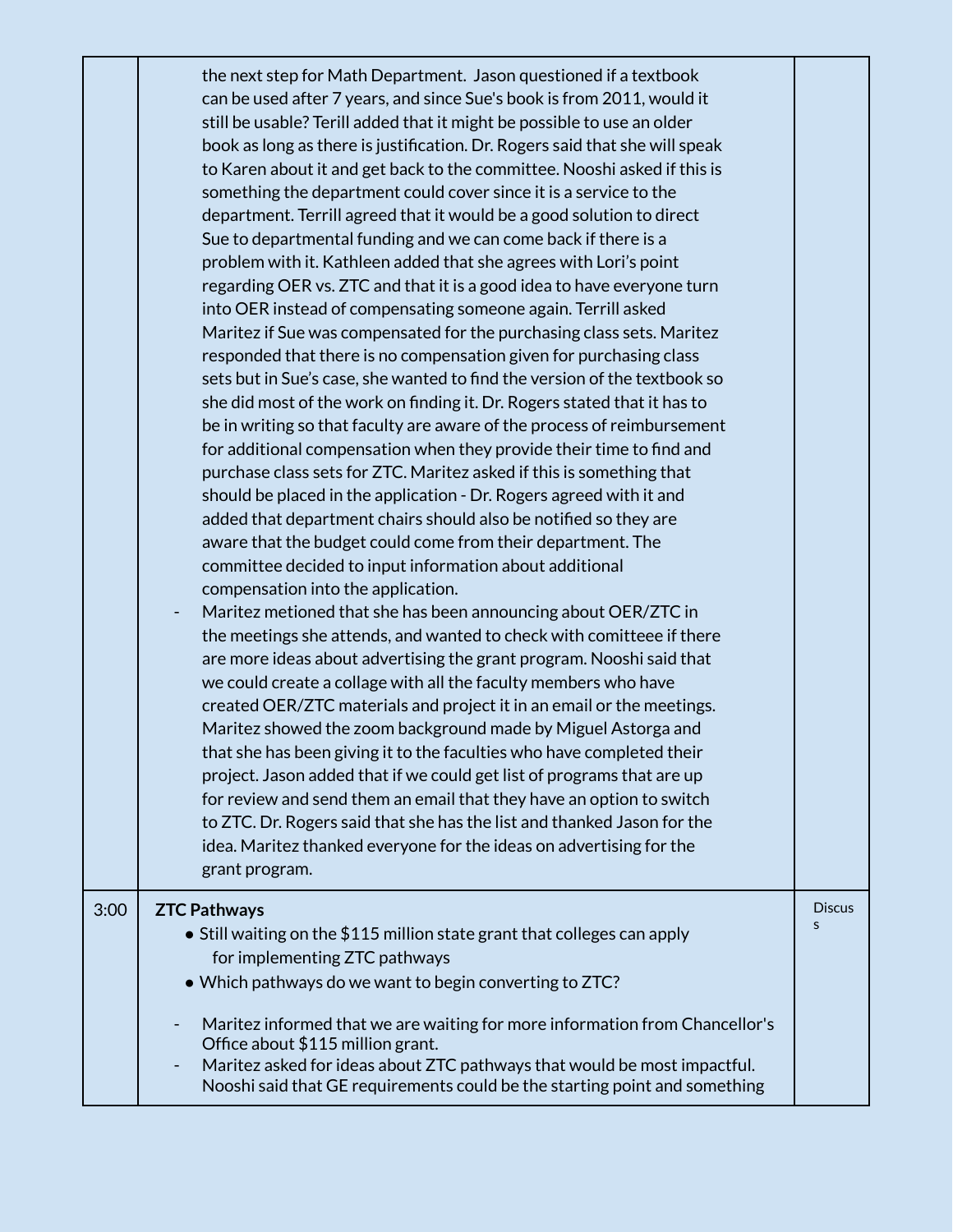|      | specific within Meta majors would be a good idea too. Meaghan suggested<br>IGETC and CSU breadth certificate pathway.                                          |                   |
|------|----------------------------------------------------------------------------------------------------------------------------------------------------------------|-------------------|
| 3:10 | <b>OER and ZTC Resources for Faculty</b><br>• Faculty-facing mini-website will be under construction this spring -                                             | Informa<br>tional |
|      | <b>Brandon and Maritez</b>                                                                                                                                     | <b>Discuss</b>    |
|      | • Accessibility support and resources for faculty                                                                                                              | & vote            |
|      | • Recruiting faculty to record videos talking about converting to ZTC                                                                                          |                   |
|      | • Library guides draft - Lori                                                                                                                                  |                   |
| 3:15 | LTC (Low Textbook Cost) Designation                                                                                                                            | <b>Discuss</b>    |
|      | • Should we have an LTC designation at CCC? Ex: Moreno Valley College                                                                                          | Vote              |
|      | • If so, what will the cut-off price be? The system average is $$40$ .                                                                                         | Vote              |
|      | • If so, what would the icon look like? Exs: Chabot College and Palomar College                                                                                |                   |
| 3:40 |                                                                                                                                                                | Informa           |
|      | Equity from the Start: A Regional OER and ZTC Symposium at 4CD                                                                                                 | tional            |
|      | • Fri. Feb. 11, 2022, 9am-12pm on Zoom. Register on GROW@4CD.                                                                                                  |                   |
|      | • Thank you Terrill Mead for representing CCC on the faculty panel!<br>• Agenda:                                                                               |                   |
|      | ○ 9:00-9:05am: Welcome and Introductions                                                                                                                       |                   |
|      | $\circ$ 9:05-9:50: Keynote "Beyond Cost Savings: Open Education, Equity, and                                                                                   |                   |
|      | Antiracism" with speakers James Glapa-Grossklag, Una Daly, and<br><b>Maritez Apigo</b>                                                                         |                   |
|      | $\circ$ 9:50-10:30: Faculty Conversations: Three faculty from 4CD                                                                                              |                   |
|      | campuses provide insights on their journeys to OER/ZTC.                                                                                                        |                   |
|      | $\circ$ 10:30-11:15: Student Panel: Students from 4CD campuses describe their                                                                                  |                   |
|      | trials with textbooks and inform faculty how they can help them succeed. $\circ$<br>11:15-11:45: Faculty Connections: Faculty break into groups by             |                   |
|      | discipline/interest on getting started, finding materials, making it work, and                                                                                 |                   |
|      | Q&A.                                                                                                                                                           |                   |
|      | $\circ$ 11:45-12:00pm: Closing                                                                                                                                 |                   |
|      | Maritez informed that Brandon and she will be working on the faculty-facing                                                                                    |                   |
|      | mini-website. Maricela offered to help with the website.<br>As per last meeting discussion, Nooshi had suggested that it would be a good                       |                   |
|      | idea to create internships or employment for our students to help with                                                                                         |                   |
|      | accessibiliy support and it would be cost effective. Maritez said that she spoke                                                                               |                   |
|      | to accessibility specialist and she is willing to train the students about                                                                                     |                   |
|      | accessibility and how to support faculties around it. Meaghan shared her                                                                                       |                   |
|      | experience where Professor Ramirez had audio recording of the reading and<br>she found that to be helpful and that students could help with something          |                   |
|      | similar. Jason expressed his concern about having enough work or hours for                                                                                     |                   |
|      | the students. Dr. Rogers said that she will speak with Jason Cifra and George                                                                                  |                   |
|      | Mills about creating a job descrition for student hourly worker.                                                                                               |                   |
|      | Maritez asked about ideas on recruiting faculties to create a video, sharing                                                                                   |                   |
|      | their experience converting to ZTC. Brandon and Jason said that an interview<br>or set of questions would allow for more feedback. Maritez said that she could |                   |
|      |                                                                                                                                                                |                   |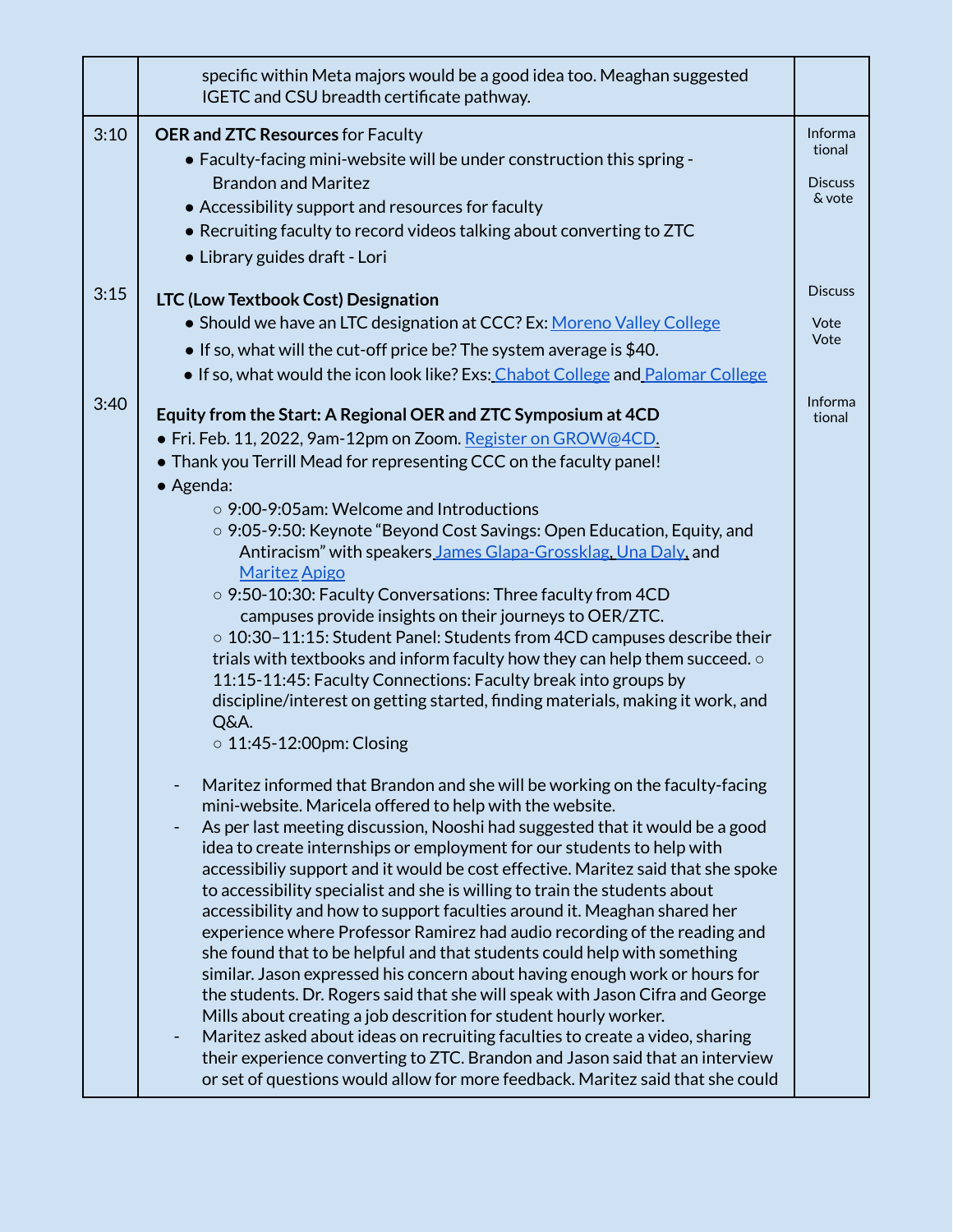|      | reach out to those who have completed the projects or are working on them<br>and schedule zoom meeting - interview style. Terril and Nooshi suggested<br>some of the question that could be included in the interview for the video.<br>Lori updated that they will be making some changes to lib guides - one of them<br>being OER, adding the website and list of courses.<br>For Low Textbook Cost, Meaghan shared that \$30 would be a good cut off<br>price and Madison said \$60 should be the maximum for used textbook. Terrill<br>said he asked his department about LTC and something around \$25-30 would<br>be a good price. Jason said that it would be difficult to have a lower price for lab<br>manuals. Maricela agreed with Jason that LTC is more discipline specific and<br>she suggested surveys - it could include questions regarding separate<br>disciplines and how much students are willing to pay. Nooshi suggested that<br>the surveys could be posted on canvas by the professor.<br>For the icon, Lori said the word "low" should be included. Brandon added that<br>taking a dollar sign off and adding the low might be less confusing for the<br>students. Meaghan said that having "low cost" would be a better phrase<br>instead of "low". Perry said if it was possible to change the color scheme for LTC<br>and ZTC. Maritez said that it woul be a good idea to provide cost transparency<br>for our students.<br>Maritez thanked Terrill and Madison for volunteering to represent CCC on the<br>panel during the OER and ZTC Symposium. She shared the agenda for the<br>Symposium. |                          |
|------|-------------------------------------------------------------------------------------------------------------------------------------------------------------------------------------------------------------------------------------------------------------------------------------------------------------------------------------------------------------------------------------------------------------------------------------------------------------------------------------------------------------------------------------------------------------------------------------------------------------------------------------------------------------------------------------------------------------------------------------------------------------------------------------------------------------------------------------------------------------------------------------------------------------------------------------------------------------------------------------------------------------------------------------------------------------------------------------------------------------------------------------------------------------------------------------------------------------------------------------------------------------------------------------------------------------------------------------------------------------------------------------------------------------------------------------------------------------------------------------------------------------------------------------------------------------------------------------------------------------------------------|--------------------------|
| 3:45 | OER and ZTC Swag update -<br>• Maritez has received the order of t-shirts, hoodies, mugs, and stickers.                                                                                                                                                                                                                                                                                                                                                                                                                                                                                                                                                                                                                                                                                                                                                                                                                                                                                                                                                                                                                                                                                                                                                                                                                                                                                                                                                                                                                                                                                                                       | <b>Discuss</b><br>& vote |
|      | Student artist: Miguel Astorga                                                                                                                                                                                                                                                                                                                                                                                                                                                                                                                                                                                                                                                                                                                                                                                                                                                                                                                                                                                                                                                                                                                                                                                                                                                                                                                                                                                                                                                                                                                                                                                                |                          |
|      | • How should we distribute the swag given Omicron times?                                                                                                                                                                                                                                                                                                                                                                                                                                                                                                                                                                                                                                                                                                                                                                                                                                                                                                                                                                                                                                                                                                                                                                                                                                                                                                                                                                                                                                                                                                                                                                      |                          |
|      | Maritez showed the OER/ZTC swags to the committee and asked about ways<br>to distribute them to faculty - the committee members expressed their ideas<br>about it.                                                                                                                                                                                                                                                                                                                                                                                                                                                                                                                                                                                                                                                                                                                                                                                                                                                                                                                                                                                                                                                                                                                                                                                                                                                                                                                                                                                                                                                            |                          |
| 3:55 | <b>Appreciations</b>                                                                                                                                                                                                                                                                                                                                                                                                                                                                                                                                                                                                                                                                                                                                                                                                                                                                                                                                                                                                                                                                                                                                                                                                                                                                                                                                                                                                                                                                                                                                                                                                          | n/a                      |
|      | Terrill appreciated Meaghan. Brandon thanked Perry and Jason for<br>contributing new ideas. Kathleen thanked Shraddha for the meeting notes. Lori<br>thanked everyone for their input, and Maritez for leading the project. Meaghan<br>thanked everyone on the committee.                                                                                                                                                                                                                                                                                                                                                                                                                                                                                                                                                                                                                                                                                                                                                                                                                                                                                                                                                                                                                                                                                                                                                                                                                                                                                                                                                     |                          |
| 4:00 | Adjourn - Our next meeting is on Tues. March 1, 2-4pm.                                                                                                                                                                                                                                                                                                                                                                                                                                                                                                                                                                                                                                                                                                                                                                                                                                                                                                                                                                                                                                                                                                                                                                                                                                                                                                                                                                                                                                                                                                                                                                        |                          |
|      | The meeting was adjourned at 4:03PM.                                                                                                                                                                                                                                                                                                                                                                                                                                                                                                                                                                                                                                                                                                                                                                                                                                                                                                                                                                                                                                                                                                                                                                                                                                                                                                                                                                                                                                                                                                                                                                                          |                          |

## **Chat**

14:01:19 From Maritez Apigo to Everyone: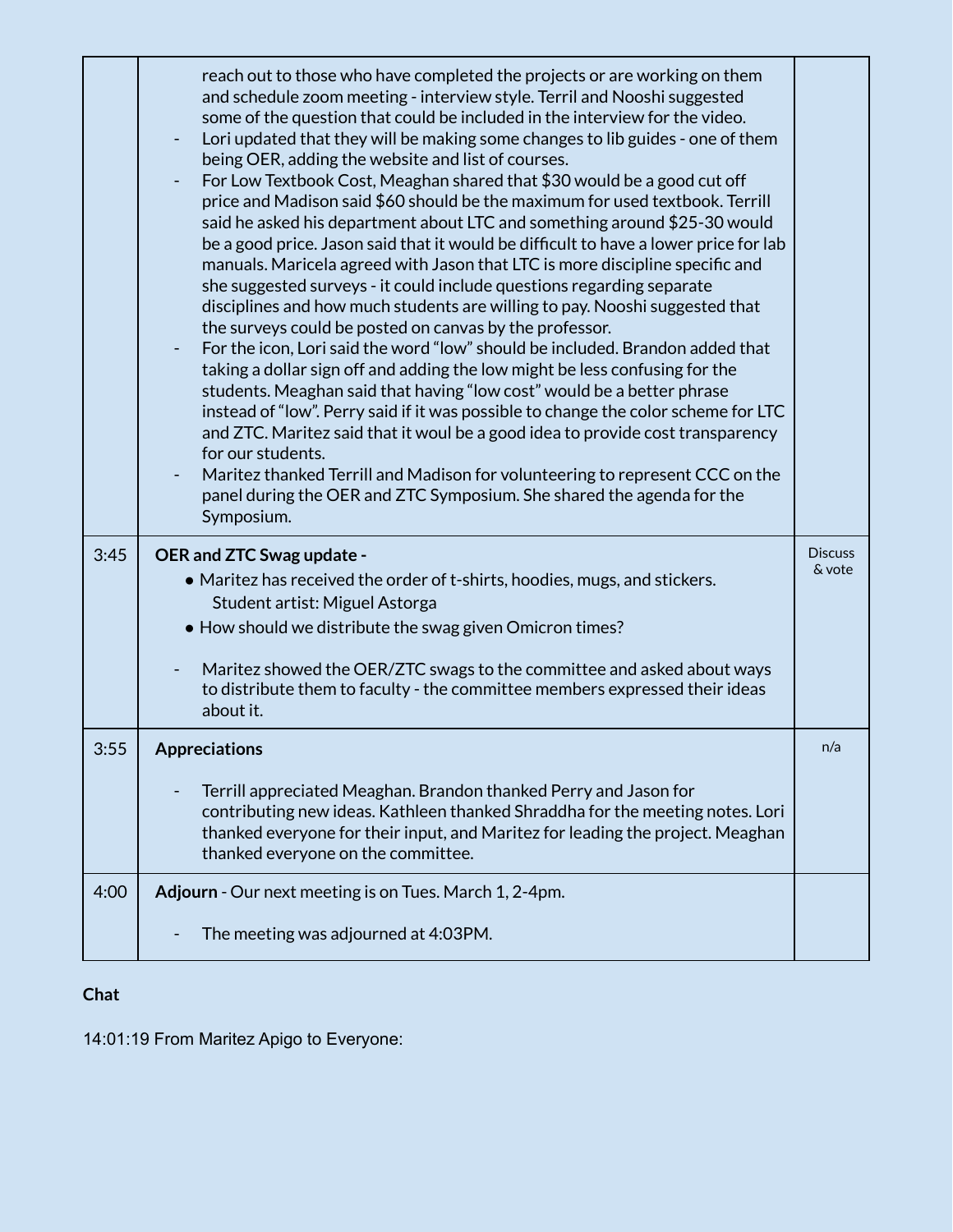Agenda:

https://docs.google.com/document/d/1G94B1F-iDwDe-qDE146YnTWWspG2b3PlkkiugSzmvGg/edit?us p=sharing 14:01:36 From Maritez Apigo to Everyone:

Minutes:

https://docs.google.com/document/d/1rfQVucYAiOwFFY-LWr7b3sxFPiBglubjffyi9w82rHw/edit?usp=shar ing

14:02:43 From Jacki's iPhone to Everyone:

Hi, everyone

14:08:12 From Maritez Apigo to Everyone:

Minutes:

https://docs.google.com/document/d/1rfQVucYAiOwFFY-LWr7b3sxFPiBglubjffyi9w82rHw/edit?usp=shar ing

14:18:51 From Terrill Mead to Everyone:

230

14:18:51 From nooshi borhan to Everyone: 168

14:18:52 From Jason Lau to Everyone: 112

14:18:52 From Kimberly Rogers to Everyone: 112

14:18:53 From Brandon Marshall to Everyone: 101

14:18:55 From Maricela Ramirez to Everyone: 105

14:18:56 From Meaghan Yarnold to Everyone: 125

14:18:57 From Perry Aliado to Everyone: 100?

- 14:18:58 From Kathleen Donlan to Everyone: 162
- 14:19:00 From Jacki's iPhone to Everyone: 114
- 14:19:23 From Perry Aliado to Everyone: YAY!
- 14:25:45 From Kimberly Rogers to Everyone: Enrollment varies widely. Between 15-37 from fall 2019-fall 2021.
- 14:40:38 From Maritez Apigo to Everyone: Hi Mary!
- 14:48:16 From Maritez Apigo to Everyone: Hi Madison!
- 14:49:27 From Madison Tan to Everyone: Hello! Sorry im late, I was driving home!

14:49:40 From Maritez Apigo to Everyone: No problem, glad you could join us!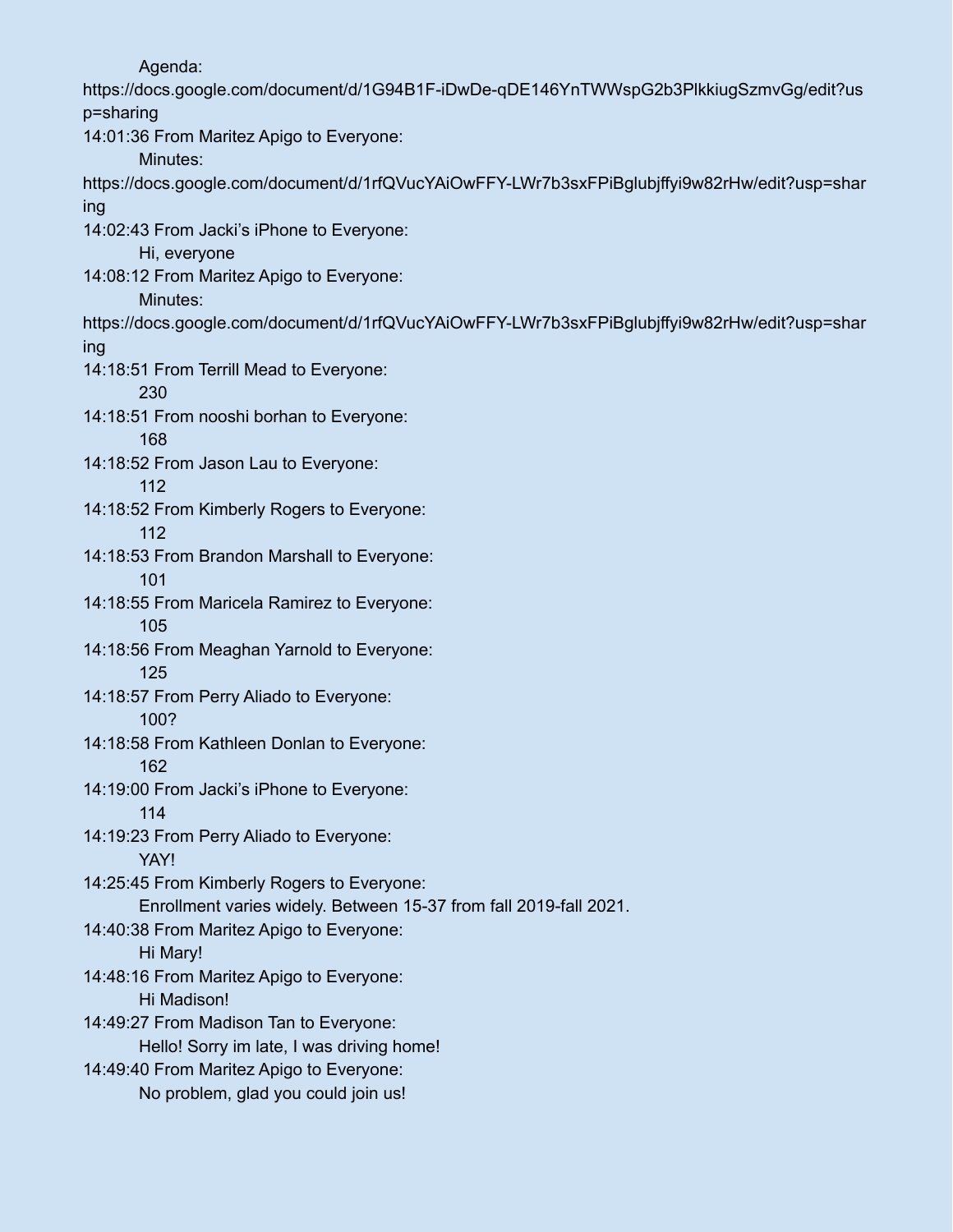14:49:49 From Terrill Mead to Everyone:

Hi Ponyo!

14:53:56 From nooshi borhan to Everyone:

The OER/ZTC Committee will provide funding for a class set. If other costs are anticipated for this project, the applicant is encouraged to discuss those with their Department Chair prior to engaging in the project. [or something like that!]

14:54:05 From Terrill Mead to Everyone:

For the class set application: The purchase of a classroom set funding does not include compensation for faculty time spent obtaining or managing the set.

14:54:23 From Terrill Mead to Everyone:

Nooshi's is better, as always.

14:54:43 From nooshi borhan to Everyone:

@ Terrill: Not true!

14:57:31 From Meaghan Yarnold to Everyone:

Cuuuuuuute!

14:58:15 From Terrill Mead to Everyone:

It's awesome!

14:59:17 From Lori Brown to Everyone:

Look at Departments that have not submitted for ZTC- and attend Department Meetings

15:01:59 From Maricela Ramirez to Everyone:

What are the golden four? I can guess two of them...

15:02:01 From Lori Brown to Everyone:

I agree with the General Ed

15:03:29 From Kimberly Rogers to Everyone:

I'm also thinking Guided Pathways/meta-majors

15:04:06 From Meaghan Yarnold to Everyone:

If we're looking at specific courses- History! Those books are expeeeensive!

15:04:17 From Maritez Apigo to Everyone:

Those are more pathways.

15:05:31 From Meaghan Yarnold to Everyone:

For general pathways, IGETC and CSU Breadth certificate pathways

15:07:31 From Maritez Apigo to Everyone:

Zoom background to download:

https://www.canva.com/design/DAE174ddWEk/sSmH5NUL9lPVf5vdQi7hYw/view?utm\_content=DAE17 4ddWEk&utm\_campaign=designshare&utm\_medium=link&utm\_source=sharebutton

15:07:31 From nooshi borhan to Everyone:

Regarding the last item on the agenda, maybe we can have departments look at the degrees/certificates they offer and see if any of those can be ZTC or what's missing to get them completed to be a ZTC degree/certificate?

15:07:54 From Maritez Apigo to Everyone:

Nooshi, that is done already.

15:08:02 From nooshi borhan to Everyone:

Oh good! You're ahead of me  $\ddot{\cdot}$ 

15:08:12 From Maricela Ramirez to Everyone:

If you all need help, let me know. I may be able to offer some help this semester.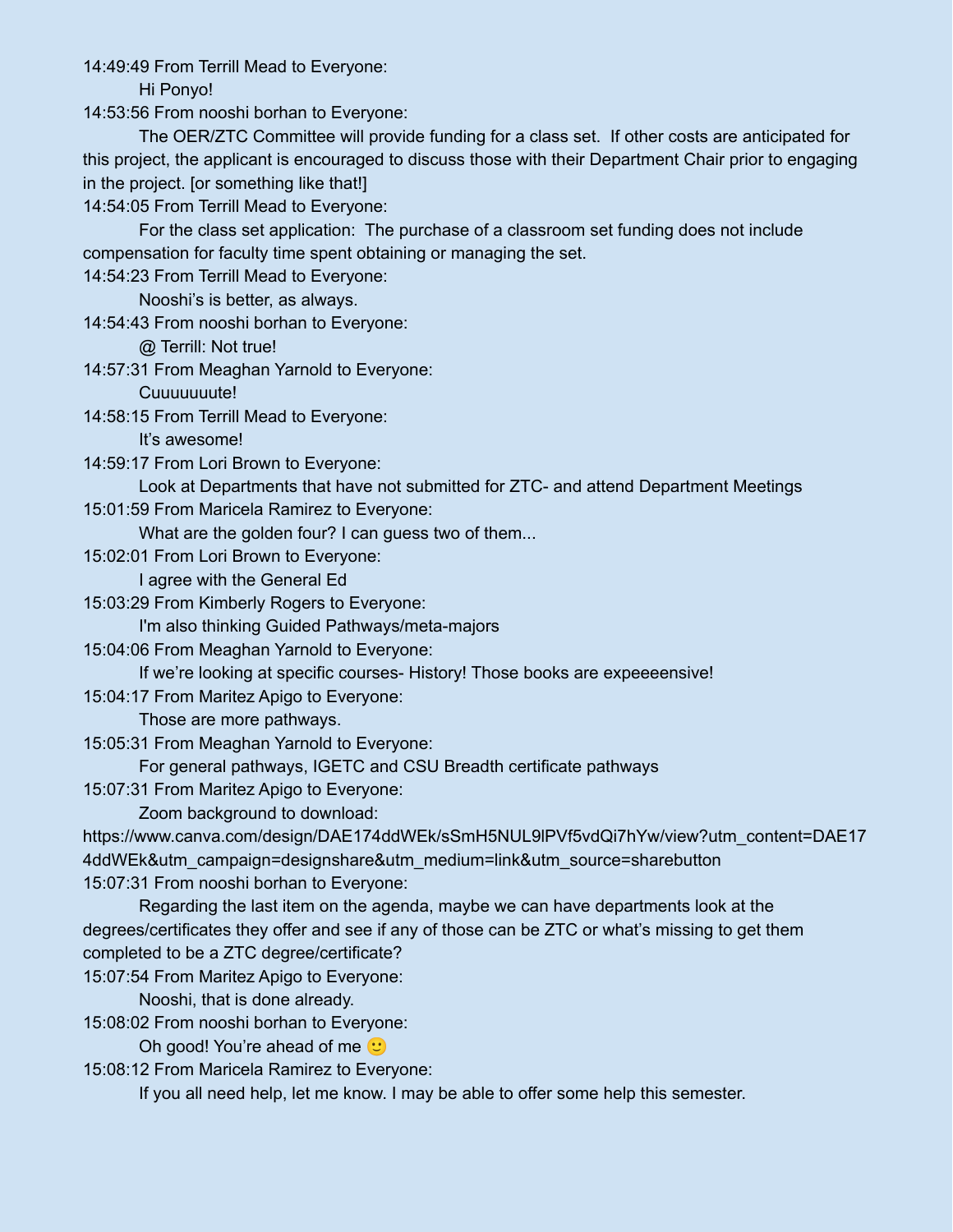15:08:20 From Meaghan Yarnold to Everyone:

Nooshi I think Studio Art counts as ZTC by default

15:08:46 From Kimberly Rogers to Everyone:

In an ideal world, I would love to be able to promote fully online, ZTC degrees.

15:13:44 From Kimberly Rogers to Everyone:

We do now have a Career Center Coordinator

15:13:48 From Kimberly Rogers to Everyone:

Catherine Fonseca

15:14:29 From Kimberly Rogers to Everyone:

Let's chat with Jason Cifra and George Mills and see if we can create a job description for a student/hourly worker to assist with this.

15:20:07 From Maricela Ramirez to Everyone:

I keep hearing people use the word "silos" a lot lately. Pushing collaboration, too, may be the solution.

15:20:55 From Maritez Apigo to Everyone:

What questions do you want me to ask?

15:21:54 From Jason Lau to Everyone:

What was a rewarding experience from working on an OER?

15:22:15 From Maricela Ramirez to Everyone:

What was the part you thought would be challenging? And was it?

15:23:01 From Terrill Mead to Everyone:

How did your students respond to the OER/ZTC content?

15:23:05 From Kathleen Donlan to Everyone:

Sorry, I am taking a phone call I will be back in a minute

15:23:37 From Terrill Mead to Everyone:

Did you find that you were able to engage with more students using free resources?

15:23:38 From Lori Brown to Everyone:

Why did you decide to do OER/ZTC project

15:29:25 From Perry Aliado to Everyone:

I agree with Terrill re: \$40 being too high

15:29:47 From Lori Brown to Everyone:

Would LTC include Readers or could most of those be PDF

15:29:55 From Meaghan Yarnold to Everyone:

### Woo! yes Mr. Mead!

15:29:58 From Maritez Apigo to Everyone:

Yes, it would include readers.

15:30:44 From Terrill Mead to Everyone:

Also, courses that require several books should total less than \$30.

15:31:23 From Maritez Apigo to Everyone:

Lori, are there chemistry OER lab manuals?

15:34:14 From Meaghan Yarnold to Everyone:

Offer extra credit and we'll all respond lol

15:38:26 From Lori Brown to Everyone:

I do see a few manuals, homework, games … chemistry is broad such as biochem, I will add manuals to the curated list. Will have to review them a little more to see how robust they are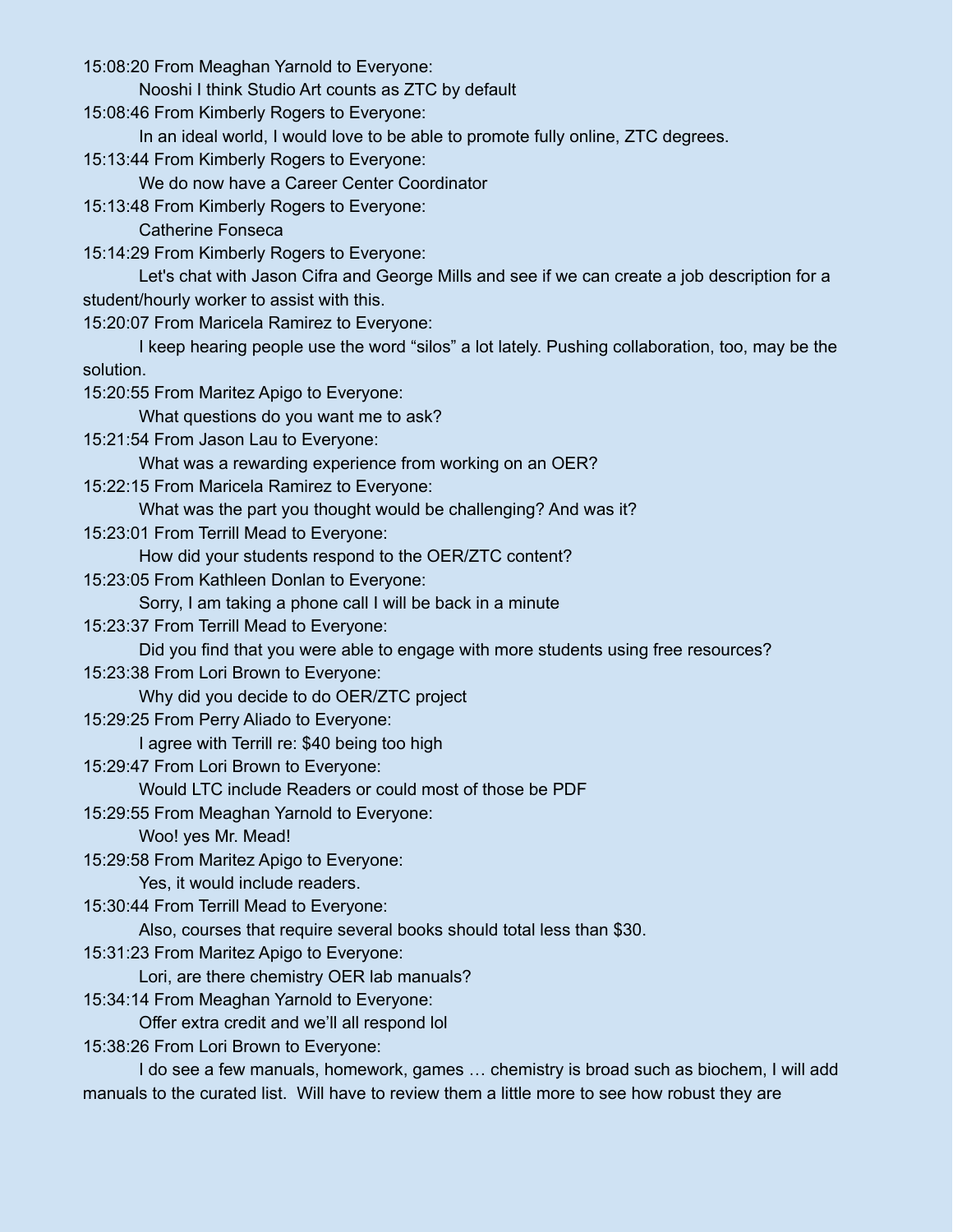15:38:42 From Maritez Apigo to Everyone: Thanks, Lori! 15:40:10 From Jason Lau to Everyone: I'll check out OpenMath as well and see their chem section 15:43:22 From Mary Hernandez, CCC Nursing Dept. to Everyone: Could one of those icons be a link to click on for more information in a digital format? 15:43:32 From Kathleen Donlan to Everyone: That's a good idea Perry 15:44:27 From Kathleen Donlan to Everyone: Purple might be nice 15:45:23 From Maricela Ramirez to Everyone: Agree with Perry 15:46:46 From Kimberly Rogers to Everyone: I have to prep for a 4pm. It's been nice spending this time with you. I'll see you in March. 15:47:49 From Jason Lau to Everyone: I kind of prefer this family of icons https://tamut.edu/academics/Online-Education/LCNC\_Textbooks.html 15:49:26 From Mary Hernandez, CCC Nursing Dept. to Everyone: This one is easier for me to view. 15:51:05 From Madison Tan to Everyone: i"m excited! 15:51:07 From Mary Hernandez, CCC Nursing Dept. to Everyone: This symposium is an excellent idea! I am looking forward to attending. 15:52:16 From Mary Hernandez, CCC Nursing Dept. to Everyone: I am going 15:52:32 From Perry Aliado to Everyone: I might go, now the I'm aware of the event =) 15:53:31 From Madison Tan to Everyone: so cool! 15:53:52 From Madison Tan to Everyone: Do we get one?! 15:55:08 From Madison Tan to Everyone: I'm okay with coming to pick it up! 15:55:17 From Mary Hernandez, CCC Nursing Dept. to Everyone: Can we buy them? We could have a day/time/location where one or two of us distribute them. I would help with that. 15:56:06 From Maricela Ramirez to Everyone: I live near you 15:56:18 From Mary Hernandez, CCC Nursing Dept. to Everyone: I am in the AA building 4 days per week, most weeks. I could be available to hand out. 15:56:19 From Meaghan Yarnold to Everyone: Drive-by T-shirt cannon! 15:56:35 From Perry Aliado to Everyone: I see a kitty 15:56:46 From Brandon Marshall to Everyone: